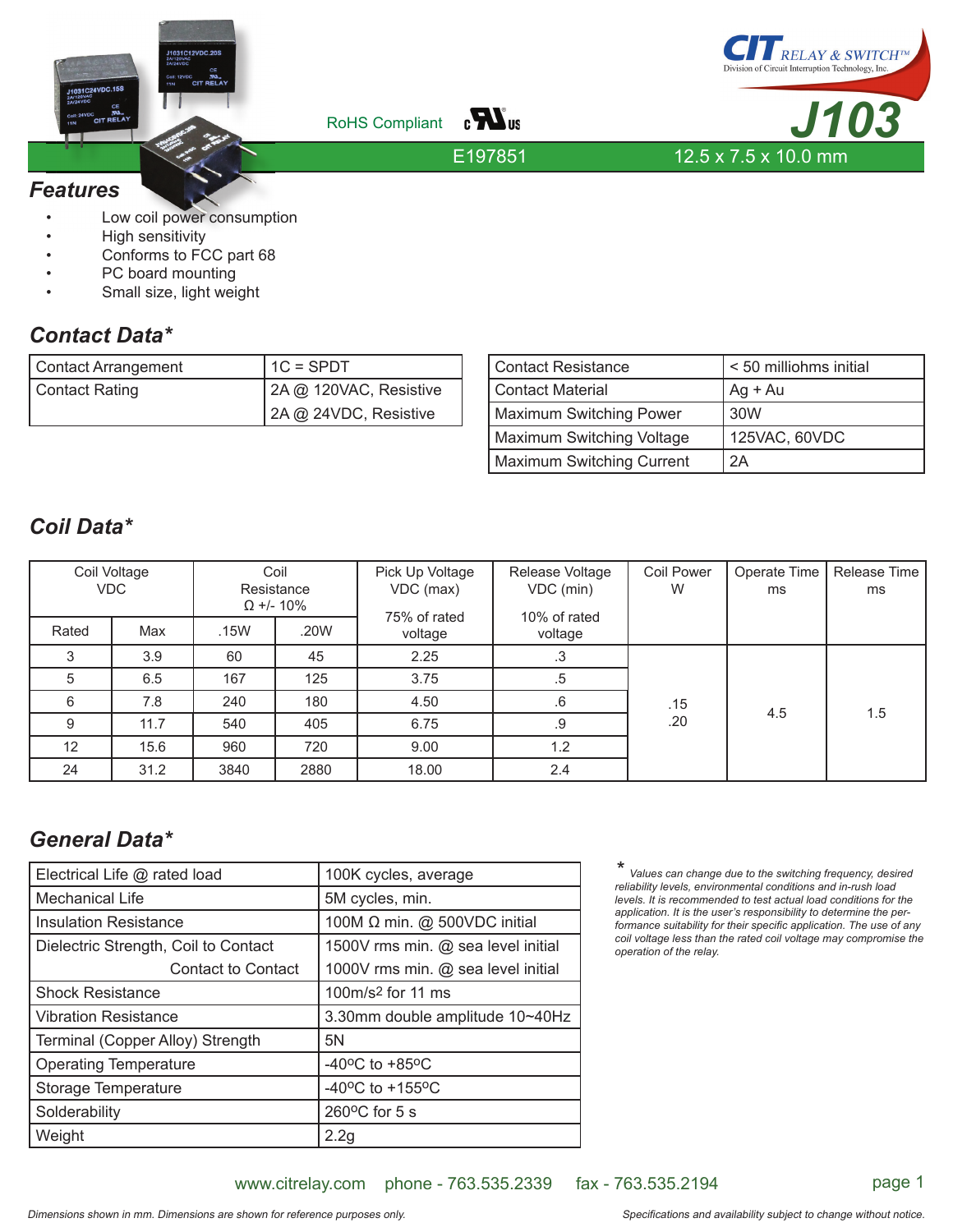

### *Ordering Information*



#### *Dimensions*

*Units = mm*